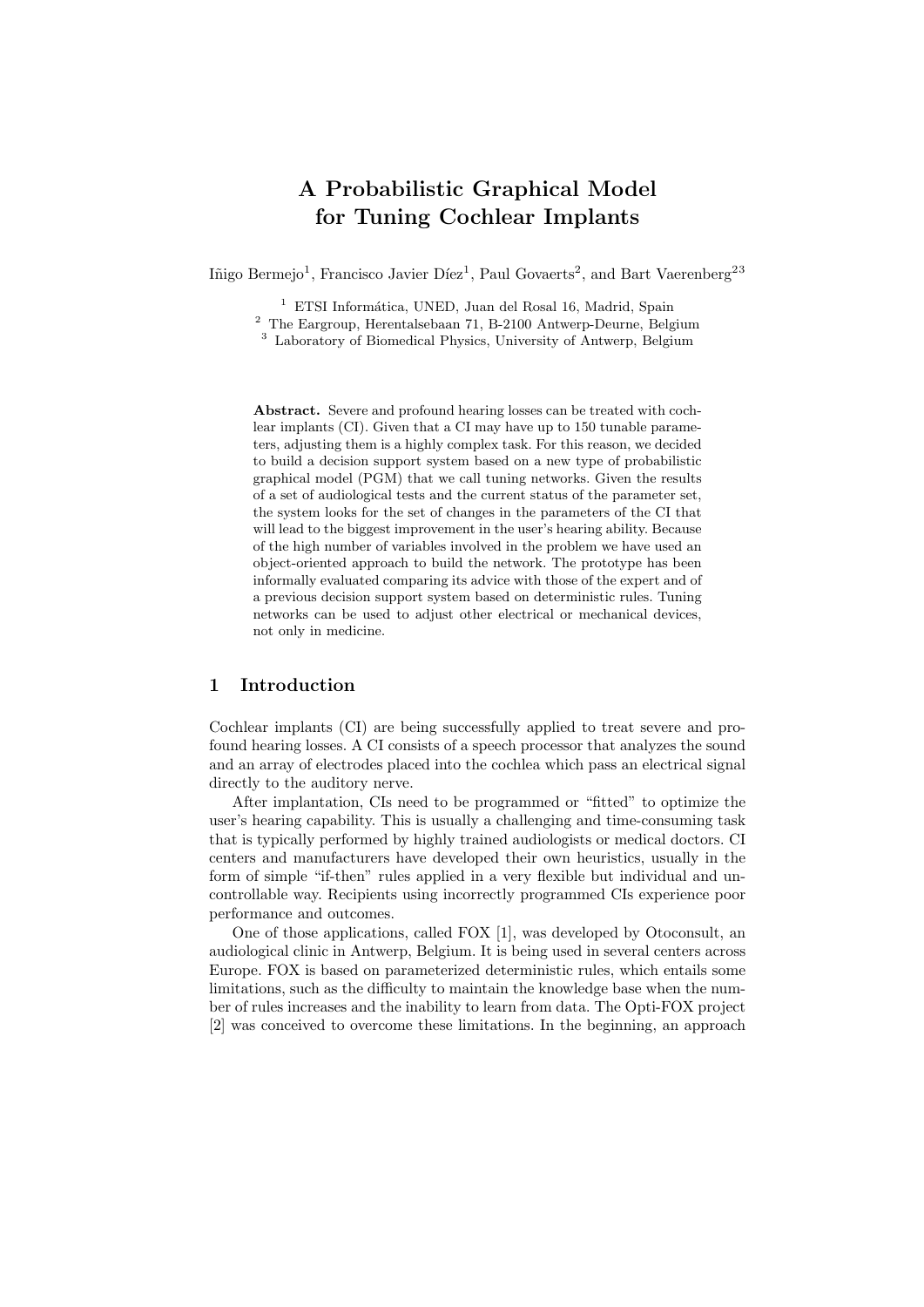#### 2 PGMs for the tuning of Cochlear Implants

with supervised classification algorithms—such as the  $k$ -NN classifier—was attempted, but failed to progress due to the complexity of the problem and the small number of records available to learn from. In order to improve the results of FOX, the most promising approach seemed to build a probabilistic graphical model (PGM) because this type of model can combine expert knowledge, the power of probabilistic reasoning, and the ability to learn from data.

This paper describes briefly a new type of PGM especially tailored for tuning programmable devices and how it has been used to build a decision support system for fitting CIs.

## 2 Tuning Networks

A tuning network consists of an acyclic directed graph (ADG) containing chance, decision and utility nodes, and a probability distribution. As in other types of PGMs, a decision node represents a variable that is under the direct control of the decision maker, while chance nodes represent features of the system over which the decision maker has no direct control, and utility nodes represent the decision maker's preferences, measured on a numerical scale. In tuning networks, each property of the system is modeled by a relative-value node that represents a change in its value and, optionally, by an absolute-value node. In the case of a tunable parameter (for example, the sensitivity of the microphone), the relative-value node is a decision node because the programmer of the CI can increase, decrease, or keep the value of the parameter; the absolute-value node is represented as a chance node for which we have evidence, because the value of a tunable parameter is always known. We may also have evidence about the absolute-value nodes that represent measurements, such as the result of a test. Utility nodes are always relative-value nodes, as they represent the increase or decrease in the user's performance as a consequence of tuning some parameters.

An important component of tuning networks is the *tuning model*, a new canonical model based on the property of independence of causal interaction (ICI) [3–5]. Canonical models represent how a variable is probabilistically influenced by a set of parent variables [6], in general assuming a pattern of causal interaction. Their main advantage is that the number of parameters (conditional probabilities) is proportional to the number of parents, while in the general case it grows exponentially. ICI models assume that each parent produces the effect with a certain probability, independently of the values of the other parents, and the global effect is determined by a function, specific of each type of ICI model, that combines the individual effects; for example, in the noisy OR the effect is present when at least one of the causes has produced the effect.

A unique feature of the tuning model is that it assumes that every variable involved has exactly three values: increased, decreased, and not-changed, while other ICI models, such as the noisy OR and the noisy AND, assume that all variables are boolean, and other models, such as the noisy MIN and the noisy MAX impose no restriction about the number of values of each variable [5]. The tuning model assumes that a change in one of the parents causes a change in the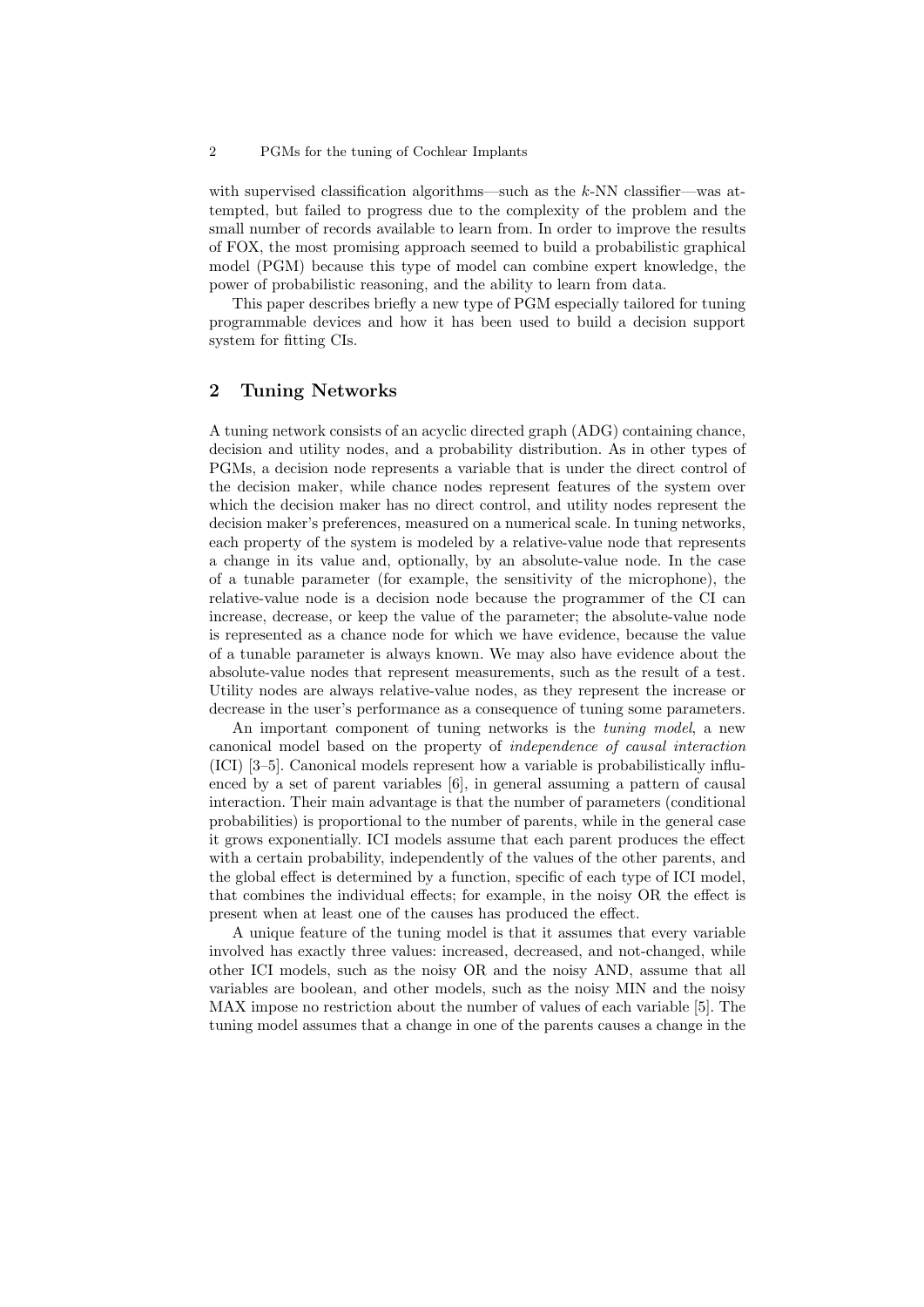child variable with a certain probability. When some of the parents induce an increase and others cause a decrease, the global effect depends on whether there are more increases than decreases, or vice versa, or there is a tie. It is therefore similar to a majority voting function.

Tuning networks differ from influence diagrams [7] in that they do not have a total ordering of the decisions because the order in which the parameters are tuned does not affect the result. Additionally, all the evidence is available before making the decisions, as it the in each session when programming a CI, while in influence diagrams some decision provide evidence that can be used in subsequent decisions. As a consequence, the algorithms for evaluating these two types of models are very different—see Section 3.2.

## 3 Construction of the Model

## 3.1 Model Construction

Variables in the Model In our tuning network, the tunable parameters are those of the CI; as mentioned above, each one is represented by an absolutevalue chance node and a relative-value decision node. Each electrode has several tunable parameters, e.g., the T level (the softest electrical input level detectable by the user), the M level (the electrical input level perceived as loud but comfortable), etc. Besides, the CI has a set of tunable parameters that are electrodeindependent, i.e., global to the implant, such as the volume of the microphone.

The model also represents the results of a battery of different tests, such as audiometries, phoneme discrimination and speech recognition tests. Each measurement of a test is modeled with a chance node representing the current value of the test (this node receives evidence when performing the test), a chance node representing the expected change in the result of the tests given the changes in the tunable parameters, and a utility variable defining the utility function based on the other two.

Other nodes represent internal properties of the device, such as the amount of energy in the auditory nerve, which depend on the tunable parameters and in turn affect the results of the tests.

The global utility of our model is the sum of the results of all tests; therefore maximizing this utility is the same as optimizing the user's hearing ability.

The resulting model contains 202 nodes and 664 links.

Elicitation of Numerical Parameters The probabilities and utilities have been assessed by the expert: the probabilities are subjective estimates based on his expertise while the utilities have been estimated by roughly assigning monetary value to positive and negative changes in the results of tests.

Object-Oriented Probabilistic Networks The network, containing sets of repeated structures (such as electrodes, frequency bands and tests) was modeled following the object-oriented paradigm for PGMs as proposed by [8, 9]. A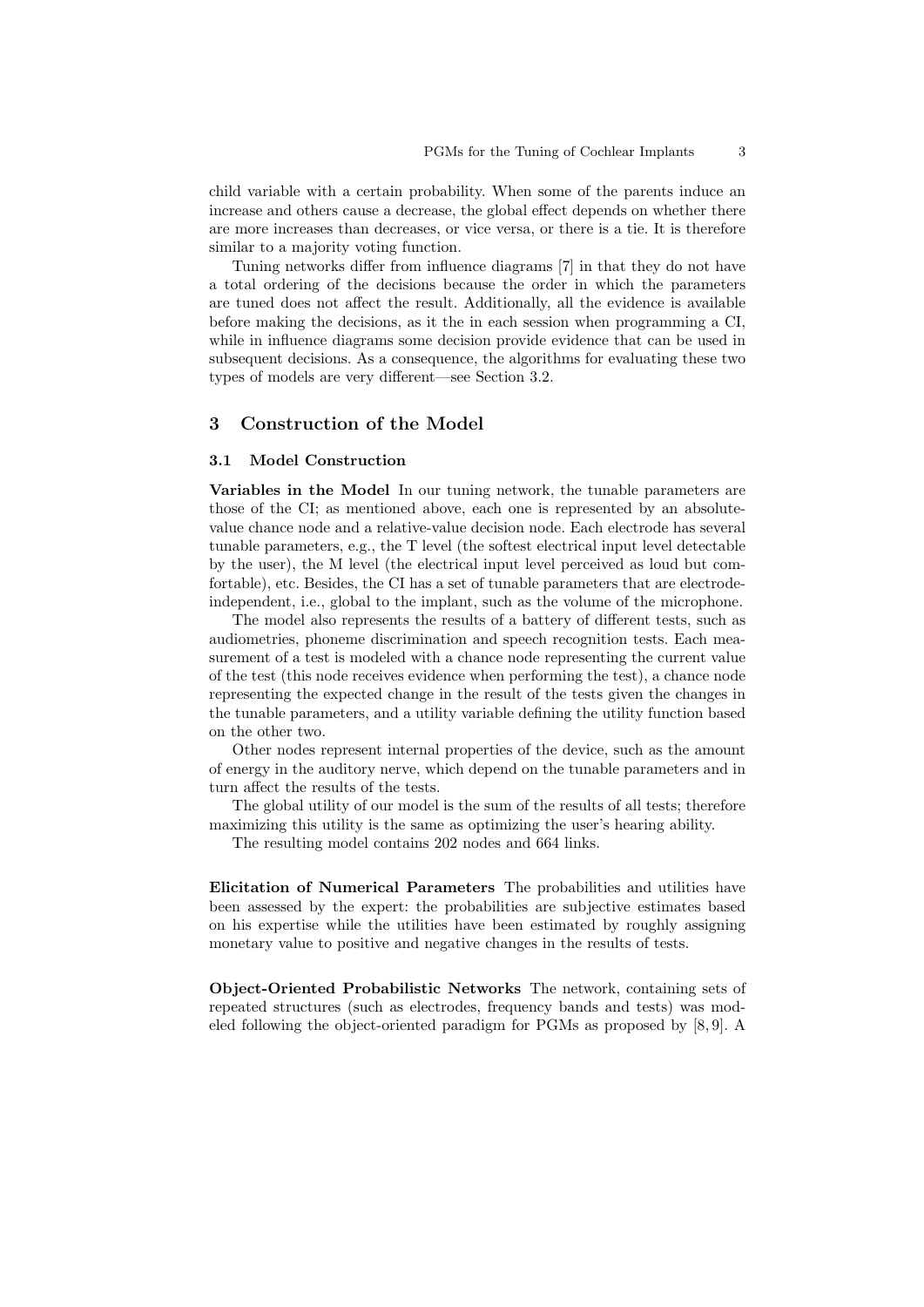#### 4 PGMs for the tuning of Cochlear Implants

class defines a structure consisting of a set of attributes and their probabilistic relations and is connected with other classes through their input parameters, namely instances of other classes. An OOPN consists of a set of instances and their causal relations.

## 3.2 Inference

Inference in a tuning network consists in looking for the optimal strategy, i.e., the set of changes in the tunable parameters that maximizes the global expected utility. As an exhaustive search would be computationally unaffordable, we have implemented a greedy search and score algorithm that examines myopically the space of possible strategies. The search is initialized by setting all policies for all decision nodes to "no change". It then iteratively looks for the single change in the strategy, i.e. a change in a decision node's policy that maximizes the global utility function.

The score for each strategy, namely the global expected utility given the strategy, is computed using an inference algorithm. Given the high number of variables in the model and its high connectivity, the cost of running exact inference algorithms is unaffordable. For that reason, we decided to use an approximate inference algorithm—namely a likelihood weighting method [10] adapted to networks with utility nodes—whose spatial and temporal complexities grow linearly with the number of nodes instead of exponentially. The main drawback of likelihood weighting is that its accuracy decreases with extremely unlikely evidence, but it still fits our needs as the observed nodes usually have no extreme probabilities.

We compared the results of this greedy algorithm—in simplified versions of our model—with those of an exact inference algorithm (variable elimination) and both returned the same optimal strategy under different evidence scenarios. The execution time of the greedy algorithm, which has been implemented to run in parallel taking advantage of multiple core processors, depends on the number of changes proposed by the optimal strategy, but in a regular desktop computer (Intel Core i5-2500 @ 3.30GHz and 8GBs of RAM) is usually under a minute.

## 3.3 Evaluation of the Model

We have initially built a prototype for the low-frequency electrodes, i.e., those in the range from 250 to 1000 Hz. This model has been tested on a set of cases taken from a database of real CI users. The recommendations output by our model have been compared with those of FOX, the expert system based on deterministic rules, having the expert as a judge. Given that FOX was built by this expert, it is not surprising that in general FOX's recommendations agreed with his. In many cases, also the recommendations of our model agreed with both FOX and the expert. There were, however, some cases in which our model recommended some interventions that surprised the expert, but he never deemed them non-sensical. On the contrary, he described them as "intelligent", "smart" and "worth trying".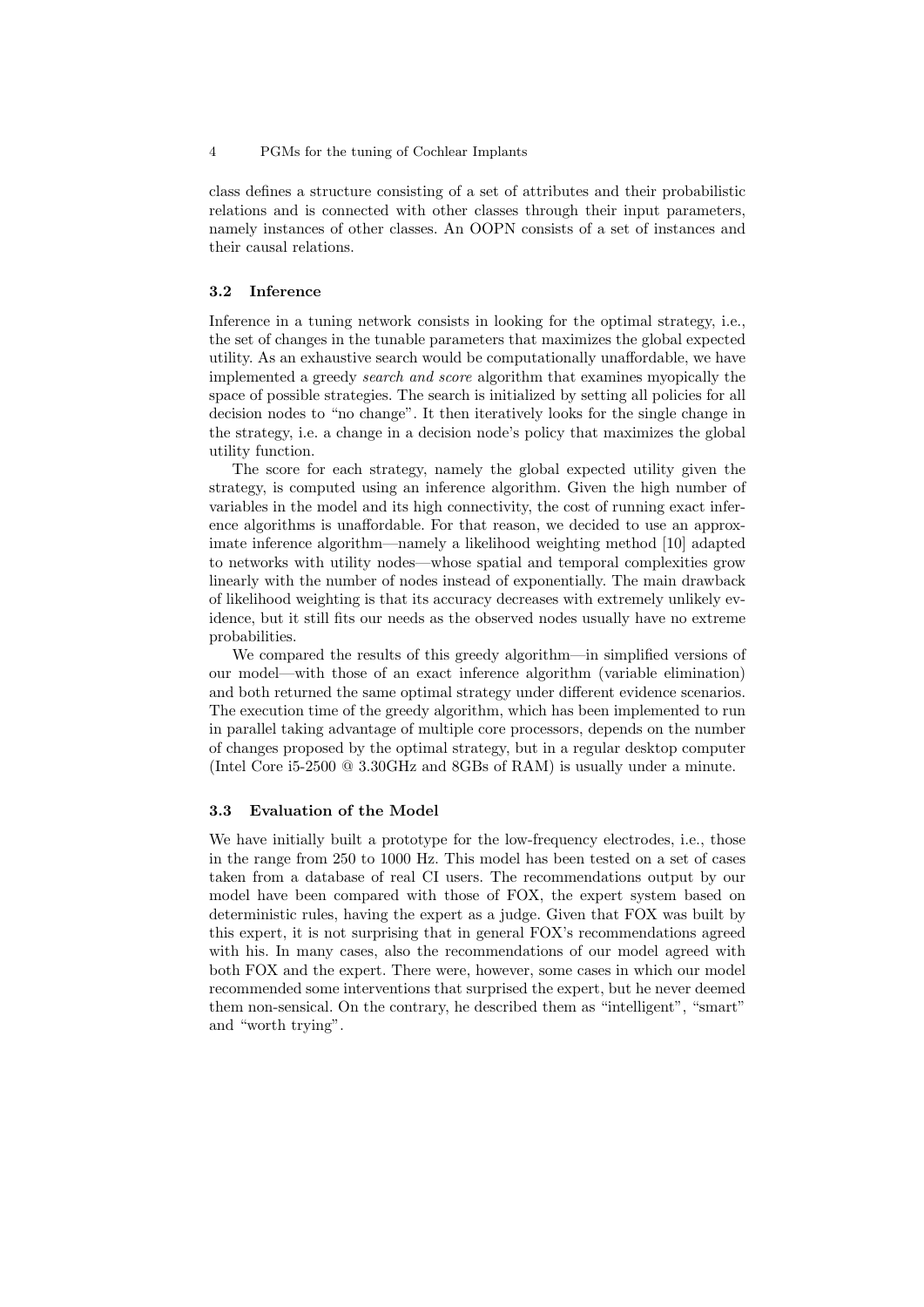

Fig. 1. Screenshot of the prototype network.

On July 31, 2012 a patient at Otoconsult had a poor performance in the speech understanding tests, in spite of having an audiometry in the range of normality. The audiologists using their expertise and FOX's support, were not able to improve her abitliy to understand spoken words. However, when her implant was fitted using the advice of our prototype, her performance increased to the level of normality. Of course, this isolated result does not prove that our model outperforms FOX or the audiologists in general, but it is a promising result.

# 4 Conclusions and Future Work

In the context of the European project Opti-FOX, we have built a PGM for programming CIs. The development of tuning networks and our framework for OOPNs has been motivated by the needs encountered in this project, but they can be applied to adjust other electrical or mechanical devices, not only in medicine.

The advantages of our model with respect to FOX, the rule based system, are that our model is capable of complex reasoning whereas FOX only concatenates rules, that FOX is deterministic while our model handles uncertainty, and that our model will be fine-tuned by learning from data. However, FOX is still a more mature project that has been evaluated extensively and includes features that our model still lacks, such as the ability to determine the quantity by which the value of a parameter should be changed.

The most obvious next step in the project is to test the developed prototype on real CI users. Besides, we are currently working on learning the conditional probabilities from a database, in order to fine-tune the probabilities elicited by the expert. Given that our model contains unobservable variables, the usual parametric learning algorithms cannot be applied. Instead, we are using the Expectation Maximization (EM) algorithm, applied to the learning of Bayesian networks as proposed by Lauritzen [11].